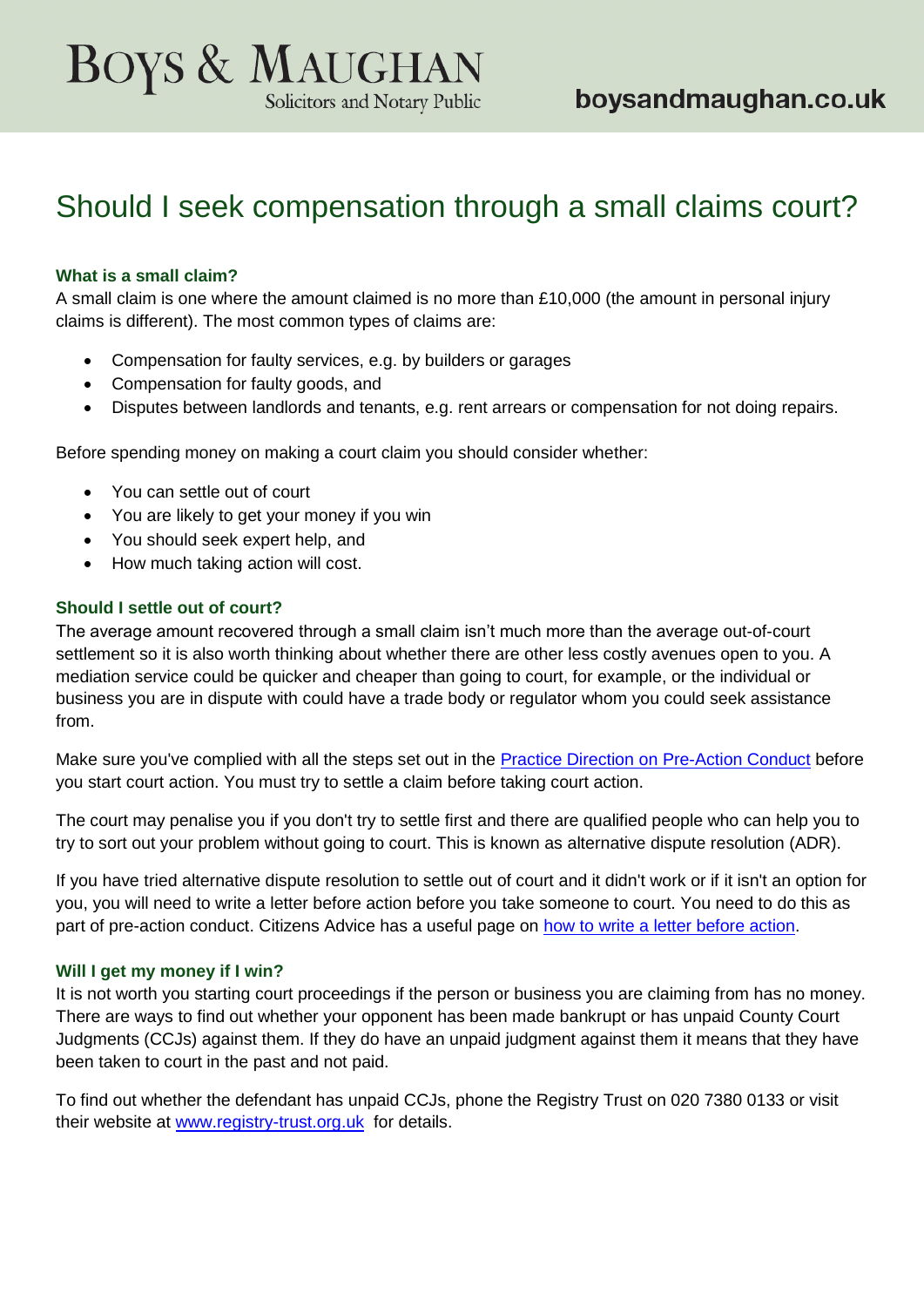Contact the Insolvency Service to establish whether the defendant is bankrupt. For details see [www.bis.gov.uk/insolvency.](http://www.bis.gov.uk/insolvency)

If you win your case, the judge will state how long the defendant has to pay the sum you've been awarded.

## **Should I seek specialist help?**

The small claims process is designed to be simple and it is usually uneconomic to instruct a solicitor even if you win.

You could, however, seek our advice before you commence proceedings. We will be happy to speak to you over the telephone and, if you would like to follow up with a meeting and advice in writing, we will agree a fixed fee with you. We also often assist people at specific points of their case. One of our lawyers could help you draft your claim or assist with witness statements and the disclosure of documents, for example.

Another source of assistance is Citizens Advice. They have offices in Margate and Canterbury which will give you free advice before you decide to make a claim and the Citizens Advice website has a useful small claims overview. To visit their page click [here.](https://www.citizensadvice.org.uk/law-and-courts/legal-system/taking-legal-action/small-claims/small-claims/)

## **Where do I get the forms I need to make a claim?**

Copies of all the court forms can be obtained from your local county court or at [www.justice.gov.uk](http://www.justice.gov.uk/) where you should click on 'Courts' and 'Find a court form'. Thanet County Court is in Cecil Square, Margate. If you live in the Canterbury area you would need to visit Canterbury Combined Courts Centre in Chaucer Road. We recommend you telephone your local court before visiting.

Websites such as [Which?](http://www.which.co.uk/consumer-rights/advice/how-to-use-the-small-claims-court) give helpful advice on how to fill out the forms and explain the small claims process in detail.

## **How much will taking court action cost me?**

Court fees vary depending on how much you are claiming. Please refer to [www.justice.gov.uk/courts](http://www.justice.gov.uk/courts) or contact your local court for further information and confirmation of the court fees.

You may be exempt from paying fees if you receive income support, jobseeker's allowance or the maximum working family's tax credit.

You should also bear in mind the time cost of bringing a claim, as you will need to take time to prepare your case and will probably required to go to a court hearing if the claim is defended.

To stand the best chance of winning you may have to pay for expert evidence e.g. a doctor, mechanic or surveyor. You *may* be allowed to claim costs from your opponent towards this expense if you win the case. If you win the case you *may* also be able to claim your court fees, travel costs and something towards your lost earnings for the day.

Legal costs are non recoverable except in exceptional circumstances. This means that you will probably not to be able to recover your costs if you win. However, it can also be to your advantage in that you are unlikely to have to pay your opponent's legal costs if you lose.

#### **What happens if your opponent refuses to pay?**

Obtaining judgment against your opponent does not guarantee payment. If you win but your opponent refuses to pay up you will have to spend money enforcing the order by making further applications to court. This cost varies depending on the type of enforcement order you are seeking.